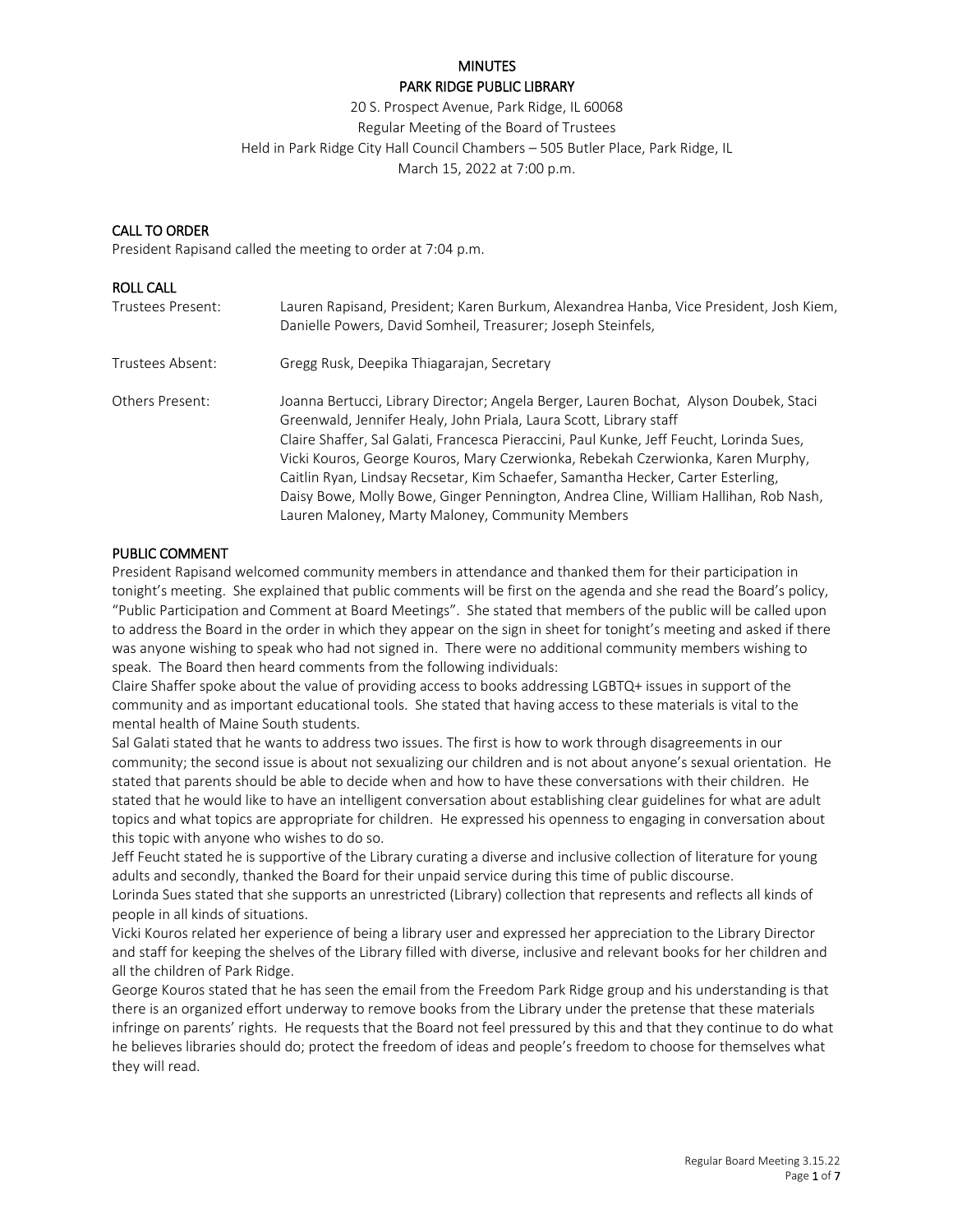20 S. Prospect Avenue, Park Ridge, IL 60068 Regular Meeting of the Board of Trustees Held in Park Ridge City Hall Council Chambers – 505 Butler Place, Park Ridge, IL March 15, 2022 at 7:00 p.m.

Karen Murphy stated that she is a high school counselor and mental health professional and that she wants to echo the sentiments expressed earlier supporting the library and keeping a diverse collection of books available. She further stated that she wants to push back on the idea that books about sexuality are inappropriate in the young adult area. She stated her belief that these books are developmentally appropriate for this age group. Lindsay Recsetar stated that she is mental health professional and her belief that censorship limits the rights to full information and sends a passive yet clear message about what is acceptable. She stated that research has shown that having access to diverse materials can reduce the risk of isolation, depression and anxiety. She supports keeping diverse and representative materials in the Library.

Kim Schaefer spoke about the mission of public libraries and that access to materials is critical. She noted that the Park Ridge Library was started with funding from the Carnegie Foundation and that it was part of Andrew Carnegie's vision to provide free and open access to the public. She stated her belief that removing books from the Library flies in the face of public access. She believes that everyone benefits by having access to stories that take them outside of their own experiences and asks that the Library continue to offer stories that show the diversity of life. Samantha Hecker stated that she believes there is a difference between the children's and teen spaces in the Library. Her idea is that the Loft is a place where teens can individualize and develop independence while the children's area is where younger children are to be supervised. She feels that much of the misunderstanding of LGBTQ+ issues stems from a lack of understanding and education and that teenagers do need to be educated so that they become more empathetic to differences among people.

Carter Esterling stated that it is important for him that people understand that libraries are for everyone. He feels that all young people deserve to see themselves represented in the offerings at their public library, and to learn from and about people who are different from them. He urged the Library to resist this "poorly cloaked" censorship attempt.

Daisy Bowe stated that her experience with the Library is that staff has always been helpful in helping her and her children select books that were of interest and were age appropriate with no attempt being made to unduly influence their selections. Her belief is that public libraries are for the public and that if a parent has issues with what their children are reading, have those discussions with their children but do not make decisions for others living in Park Ridge.

Molly Bowe stated that as a teen she was able to access LGTBQ materials in the Library and was thus able to learn new perspectives and learn about herself. She stated that teens are going to learn about these issues and she would rather that happen in a positive way than in slurs and hushed whispers. She feels reading these materials helps all teens develop a better understanding and acceptance of each other.

Ginger Pennington stated she strongly supports the educational mission of libraries and thanked the Board and Library staff for providing a collection that truly represents the beautiful diversity in this community and in the world. She asks that children not be prevented from basic knowledge and learning about these topics; she feels it teaches them respect for themselves and for their peers.

Andrea Cline came to support the Library and its staff and expressed her trust in their work. She opined that if we remove books from the library based on any criteria, then what is to say that we won't go forward with other removals. She posed the question, where is the line to be drawn?

William Hallihan addressed the ideas of parental rights and control and stated his opinion that what his children read should not be limited by the opinions or actions of others in the community.

Rob Nash thanked the Board for serving the public and hoped that a take-away from this evening is that there is a great deal of support in the community for what the Library is currently doing. He came to tonight's meeting because he was frustrated with the messaging from Freedom Park Ridge and stated that he is ready to engage in these types of conversations.

President Rapisand stated that this concludes the list of individuals who requested to speak at tonight's meeting. She again asked if there was anyone else who wished to speak.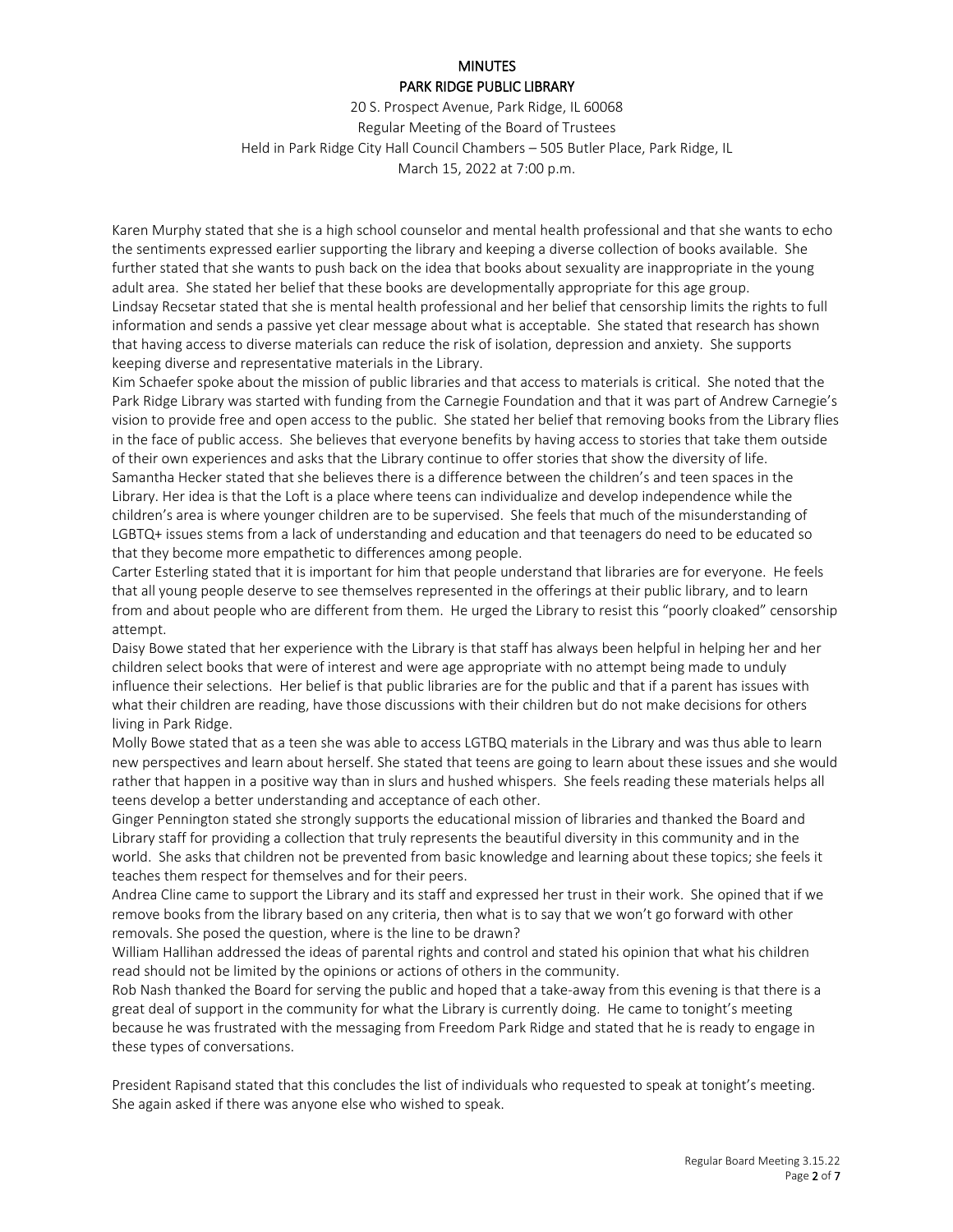20 S. Prospect Avenue, Park Ridge, IL 60068 Regular Meeting of the Board of Trustees Held in Park Ridge City Hall Council Chambers – 505 Butler Place, Park Ridge, IL March 15, 2022 at 7:00 p.m.

Sal Galati asked if he could again address the Board and as required by Board policy, a **MOTION:** To extend additional time to speak to Sal Galati Roll Call Vote: Yes: Burkum, Hanba, Kiem, Powers, Rapisand, Somheil, Steinfels Motion passed

Mr. Galati addressed the Board again stating that he wants to clarify what his group, Freedom Park Ridge, is saying. He reiterated his position that he is attempting to open up a dialog and that he wants to add books to the collection, not about sexuality but about freedom, history and similar topics. He stated that he is not looking to remove anything in particular from the library but instead is concerned about where in the Library they are housed.

George Kouros then requested to again address the Board. A

**MOTION:** To extend additional time to George Kouros Roll Call Vote: Yes: Burkum, Hanba, Kiem, Powers, Rapisand, Somheil, Steinfels Motion passed

Mr. Kouros addressed the Board again stating his opinion that there was obfuscation going on in the last rebuttal speech. He stated that in his opinion, the email from Freedom Park Ridge was clear and was not only about adding books (to the Library's collection) but was also about removing books. He encouraged the Board not to give in to these calls for censorship.

Public comment was then concluded. President Rapisand again thanked those attending for their interest and participation in this evening's meeting.

President Rapisand requested that the President's Report be moved forward on the Agenda as she had a statement she would like to read.

Trustee Kiem made a

MOTION: To move the President's Report forward on the Agenda to be considered the next order of business Trustee Powers seconded the motion. Roll Call Vote: Yes: Burkum, Hanba, Kiem, Powers, Rapisand, Somheil, Steinfels Motion passed

#### PRESIDENT'S REPORT

President Rapisand then read the following statement:

"Having the honor of serving on the Park Ridge Public Library Board is one that none of our trustees take for granted. We know the tremendous responsibility that we have, to ensure that all members of the Park Ridge community are seen, heard, and valued. We want to thank all the individuals that came to our meeting this evening, wrote emails, or visited the library in person over the past few days, as it shows that we have a community that cares.

I also, personally, want to take this moment to thank the staff of the Park Ridge Public Library who do their jobs with the utmost professionalism and care in what they present, making sure materials are peer reviewed and age appropriate.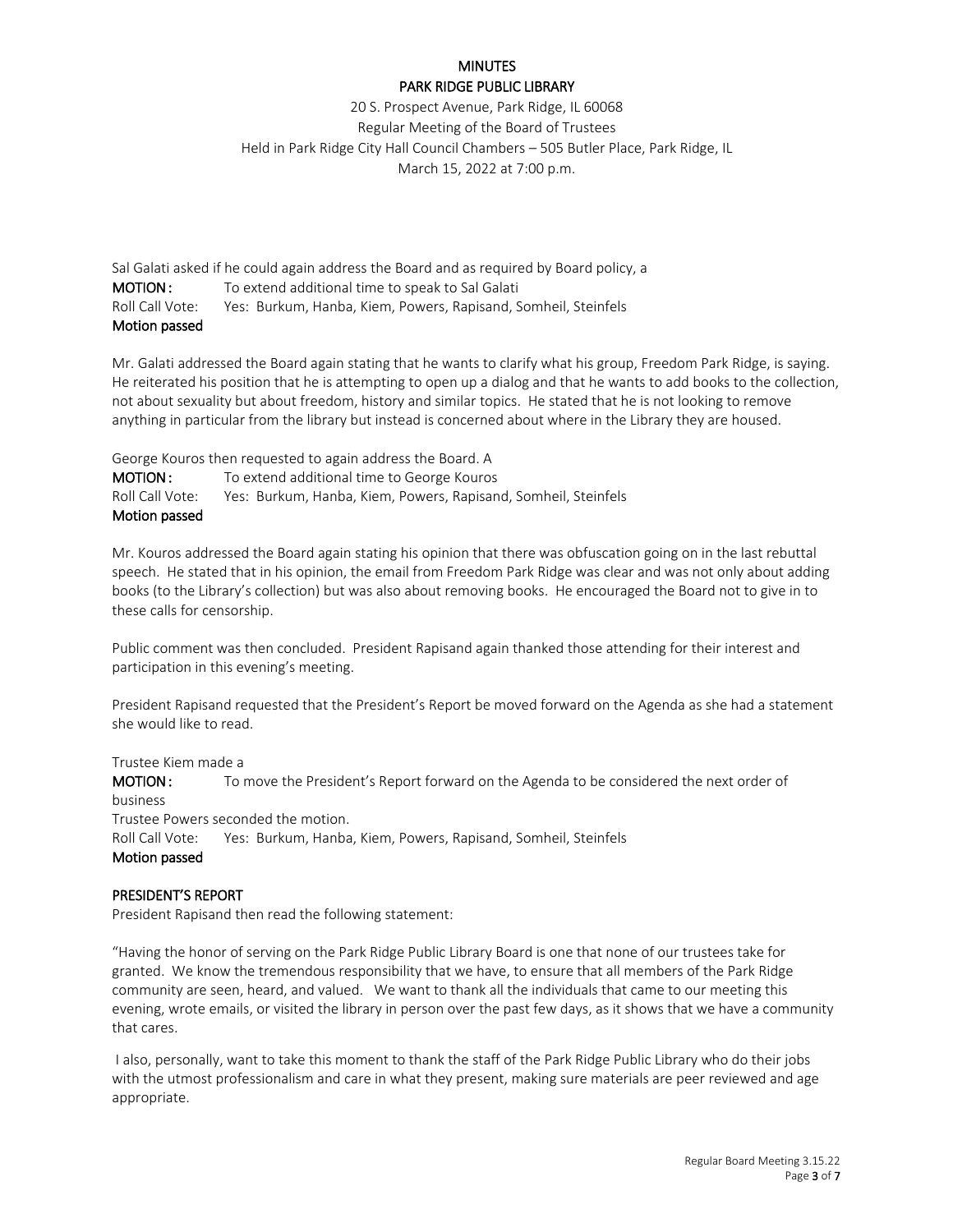20 S. Prospect Avenue, Park Ridge, IL 60068 Regular Meeting of the Board of Trustees Held in Park Ridge City Hall Council Chambers – 505 Butler Place, Park Ridge, IL March 15, 2022 at 7:00 p.m.

Since October, the Board has been working extensively to review all aspects of our policy manual to ensure that the library is operating in a manner that is reflective of the times. While some of the policies have stayed consistent, we also have updated some that hadn't been reviewed in many years. In light of the recent feedback we've received, we have decided to accelerate the review of our Collection Management Guidelines to happen in April. While all the feedback is appreciated, please know that we do have a process that reviews materials based on several factors.

The Park Ridge Public Library is for everyone. Our collection contains materials that expand our perspective with experiences beyond our own and we aim to have a broad collection of viewpoints. Our job, as board members is to ensure that all Park Ridge voices are heard, and we will look at our Collection Management Guidelines to ensure that continues to happen. Board members, please know we will have the Collection Management Guidelines discussion at the April COW meeting."

The Board then took a brief recess at 7:57 p.m. and resumed the meeting at 8:00 p.m.

## CONSENT AGENDA

President Rapisand stated that the following items are included on the Consent Agenda and added that if a Board member so requests, that item will be removed from consent for further discussion after the Consent Agenda is approved.

- Approval of Minutes of the February 15, 2022 Regular Meeting of the Library Board
- Ratify Bills Payable Warrant Register for Period 2, FY22 February 16, 2022 and February 28, 2022
- Cash Statement for all accounts for February, 2022
- Ratify disbursements from the Petty Cash Fund, \$37.95
- Approve the award of the 2022 Library Award, posthumously, to Rose Boghosian and Maurine Barinek
- Approve extension of the "Illness at the Workplace (COVID-19) for Library Staff" policy through June 30, 2022
- Approve a 3-year contract with Orange Boy in the amount of \$13,350, to be paid from the Computer Materials budget
- Approve revisions to the Display Case/Exhibits, Community Bulletin Board, and Library Trustee Orientation policies and rescission of the Horticultural Displays policy

#### Trustee Steinfels made a

**MOTION:** To approve the Consent Agenda Vice President Hanba seconded the motion Roll Call Vote: Yes: Burkum, Hanba, Kiem, Powers, Rapisand, Somheil, Steinfels, Motion passed

## TREASURER'S REPORT

Treasurer Somheil reviewed the FY22 Year to Date Revenue and Expenditures report on page 50 of the packet noting that with 17% of the fiscal year complete, 14% of the Operating budget has been expended. He also noted that a CVI quarterly payment results in 34% of that budget line showing as expended which is just a timing issue.

#### Treasurer Somheil made a

MOTION: To approve the FY22 Consolidated Year to Date Revenue and Expenditures Report for February,  $2022$ 

Trustee Burkum seconded the motion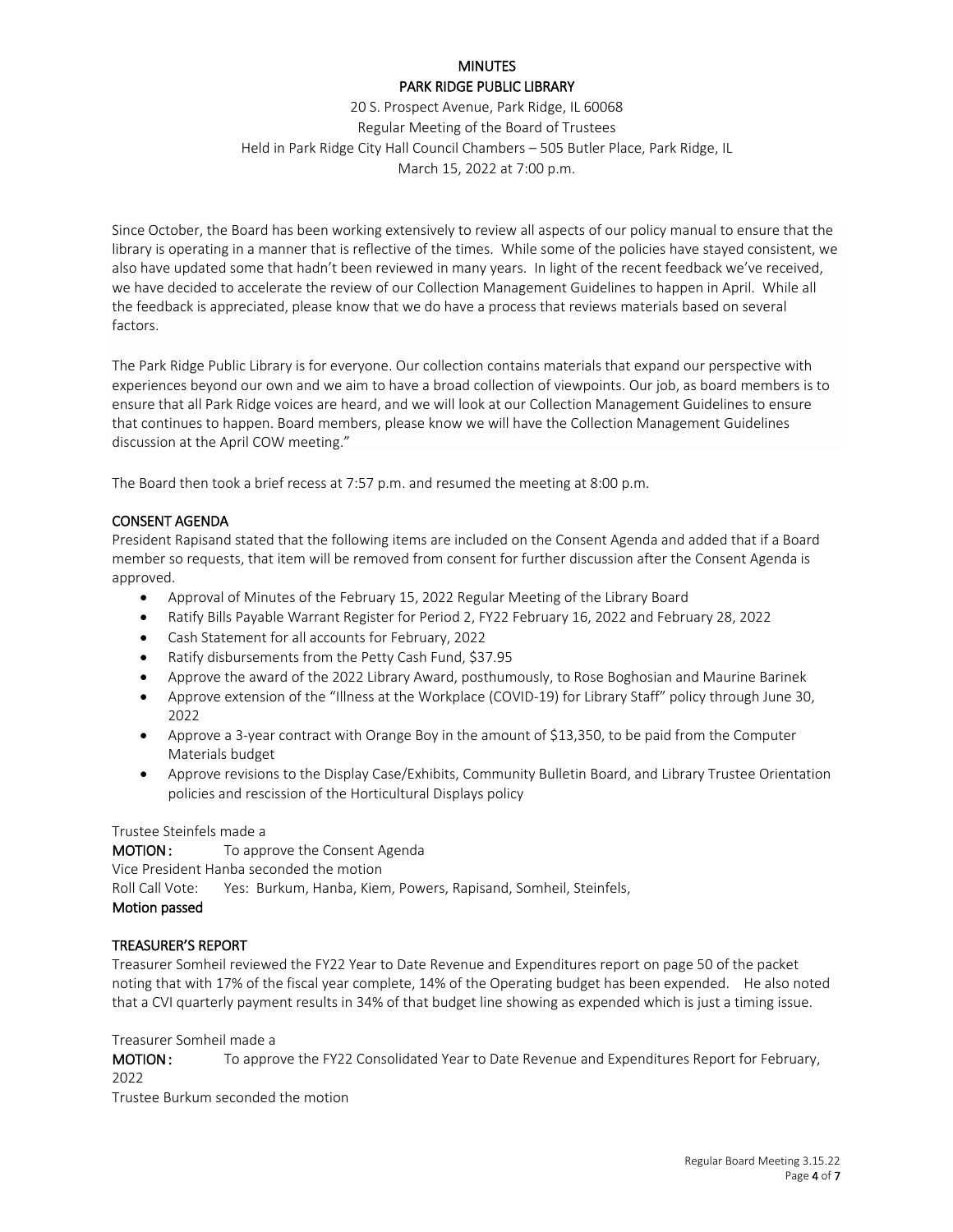20 S. Prospect Avenue, Park Ridge, IL 60068 Regular Meeting of the Board of Trustees Held in Park Ridge City Hall Council Chambers – 505 Butler Place, Park Ridge, IL March 15, 2022 at 7:00 p.m.

Roll Call Vote: Yes: Burkum, Hanba, Kiem, Powers, Rapisand, Somheil, Steinfels, Motion passed

#### SECRETARY'S REPORT

In Secretary Thiagarajan's absence, Director Bertucci reviewed the written report included in the packet on page 51 noting the articles related to the return of the Library's Classic Film Series hosted by Matthew Hoffman and the Library's mask optional policy. .

#### DIRECTOR'S REPORT

Director Bertucci highlighted the following items included in her written report beginning on page 52 of the packet:

- Programming will return to the originally planned formats given the decline in COVID cases
- The Library will be receiving a FEMA grant in the amount of \$11,045.19 to cover costs from the early days of the pandemic, to protect the public health and safety of the general population
- The Library today began circulating five hot spots, purchased from the not for profit, Tech Soup, at deeply discounted rates. Staff will monitor their usage to determine if more are needed.
- On a personal note, Director Bertucci thanked President Rapisand for her commitment to addressing matters brought to the Board and stated that she is grateful for the Board's support and for being on the Library team.

# UNFINISHED BUSINESS

None

## NEW BUSINESS

## Award of HVAC System Duct Cleaning project

President Rapisand noted that Director Bertucci's recommendation is discussed in a memo included in the packet. She asked if the trustees had any additional questions. There being no further questions,

Trustee Burkum made a

MOTION : To award the HVAC System Duct Cleaning project to Kleen Air Service Corp., in the amount of \$36,200 Trustee Powers seconded the motion Roll Call Vote: Yes: Burkum, Hanba, Kiem, Powers, Rapisand, Somheil, Steinfels,

Motion passed

#### Approve revisions to the Bylaws of the Board of Trustees Park Ridge Public Library

President Rapisand explained that these Bylaws were reviewed as part of the ongoing review of the entire Policy Manual. Because revisions to the Bylaws require the approval of 2/3 of the Board, they are considered here, separately from the other policy revisions approved earlier this evening.

Vice President Hanba made a

MOTION : To approve revisions to the Bylaws of the Board of Trustees Park Ridge Public Library President Rapisand seconded the motion

Roll Call Vote: Yes: Burkum, Hanba, Kiem, Powers, Rapisand, Somheil, Steinfels,

Motion passed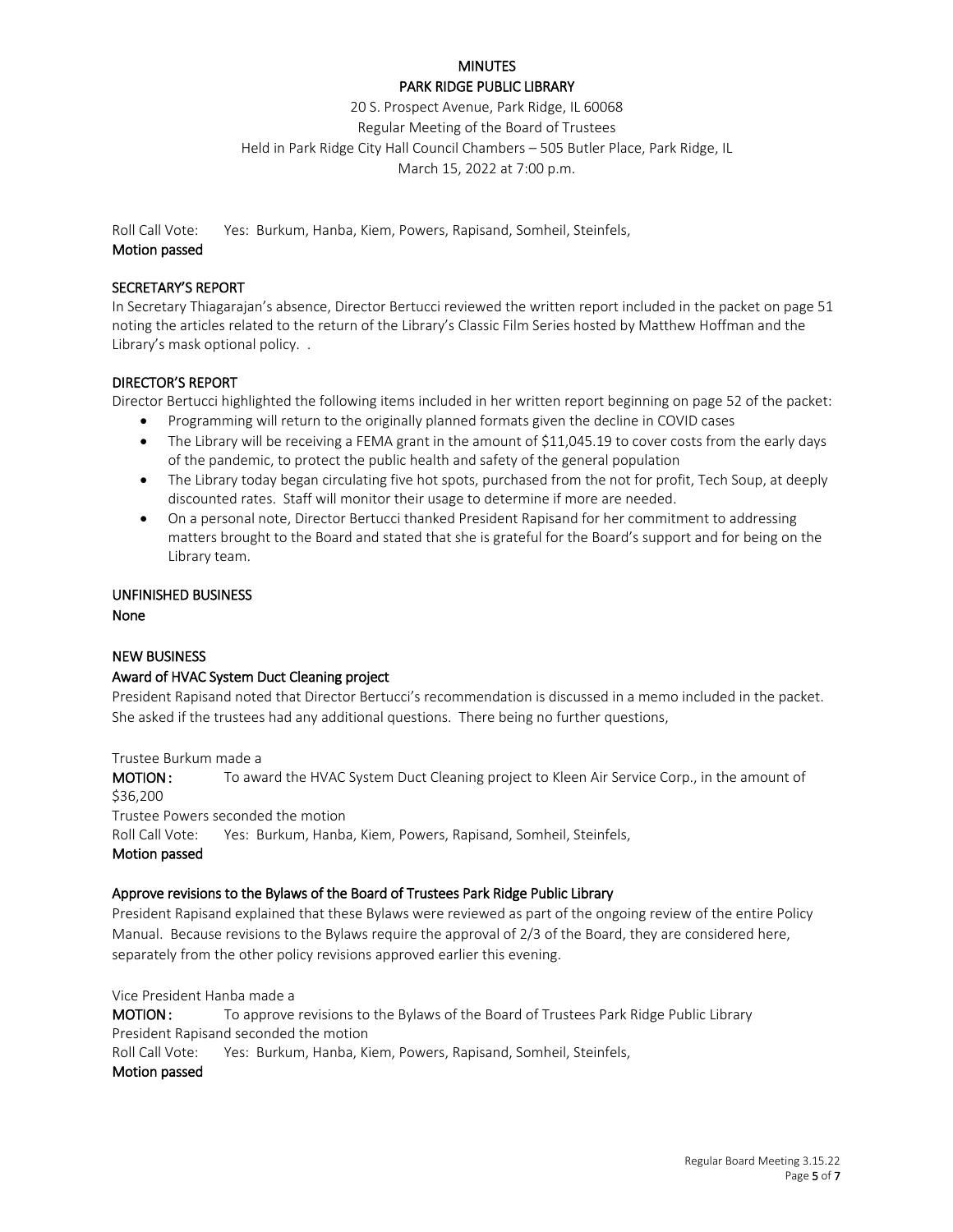20 S. Prospect Avenue, Park Ridge, IL 60068 Regular Meeting of the Board of Trustees Held in Park Ridge City Hall Council Chambers – 505 Butler Place, Park Ridge, IL March 15, 2022 at 7:00 p.m.

#### Update Essential Government Functions Resolution

Director Bertucci explained that as the State of Illinois is still under an Emergency Declaration from Governor Pritzker, it is necessary to update this resolution as it gives the director the ability to manage library operations related to COVID-19. Previously the resolution was being updated on a monthly basis but is now being extended and updated on a quarterly basis.

Trustee Steinfels made a

**MOTION :** To approve revisions to the Bylaws of the Board of Trustees Park Ridge Public Library Trustee Kiem seconded the motion Roll Call Vote: Yes: Burkum, Hanba, Kiem, Powers, Rapisand, Somheil, Steinfels, Motion passed

## Staff Appreciation Resolution

President Rapisand directed the Board's attention to a draft resolution included in the packet on page 87. The resolution is intended to express the Board's appreciation to Library Staff for their exceptional service to the Park Ridge community during the COVID-19 pandemic. President Rapisand read the proposed resolution and noted that it will be presented to staff on April 5 which is National Library Workers Day and that it be included in these meeting minutes.

## RESOLUTION OF THE BOARD OF TRUSTEES

## PARK RIDGE PUBLIC LIBRARY

WHEREAS, The Board of Trustees recognizes The Staff of the Park Ridge Public Library for their commitment and dedication to the Park Ridge community between 2020 and 2022, during the COVID-19 worldwide pandemic; and

WHEREAS, during those years of service, Staff went above and beyond to find creative and thoughtful approaches to services while keeping public health and safety at the forefront of planning and decision making; including but not limited to, moving to virtual programming for adults, teens and children, connecting patrons to library materials through contact-free pickups and home deliveries, monitoring metrics and welcoming the public back into the building when it was safe to do so, and currently providing a range of services options for the convenience and needs of all patrons; and

WHEREAS, being flexible in all iterations of library service with the ever changing environment and finding a way to pivot, sometimes overnight, based on new circumstances and guidance; and

WHEREAS, holding themselves to the highest standards of excellence amid constantly changing conditions, demonstrating a deep commitment to the mission and vision of the Park Ridge Public Library even in the face of adversity; and

NOW, THEREFORE BE IT RESOLVED THAT ON April 5, 2022, on National Library Worker Day, the Board of Trustees of the Park Ridge Public Library expresses their sincere thanks to All Staff for their efforts on behalf of the entire community of Park Ridge, and

BE IT FURTHER RESOLVED that a copy of this Resolution be presented to each individual and included in the contents of the Minutes.